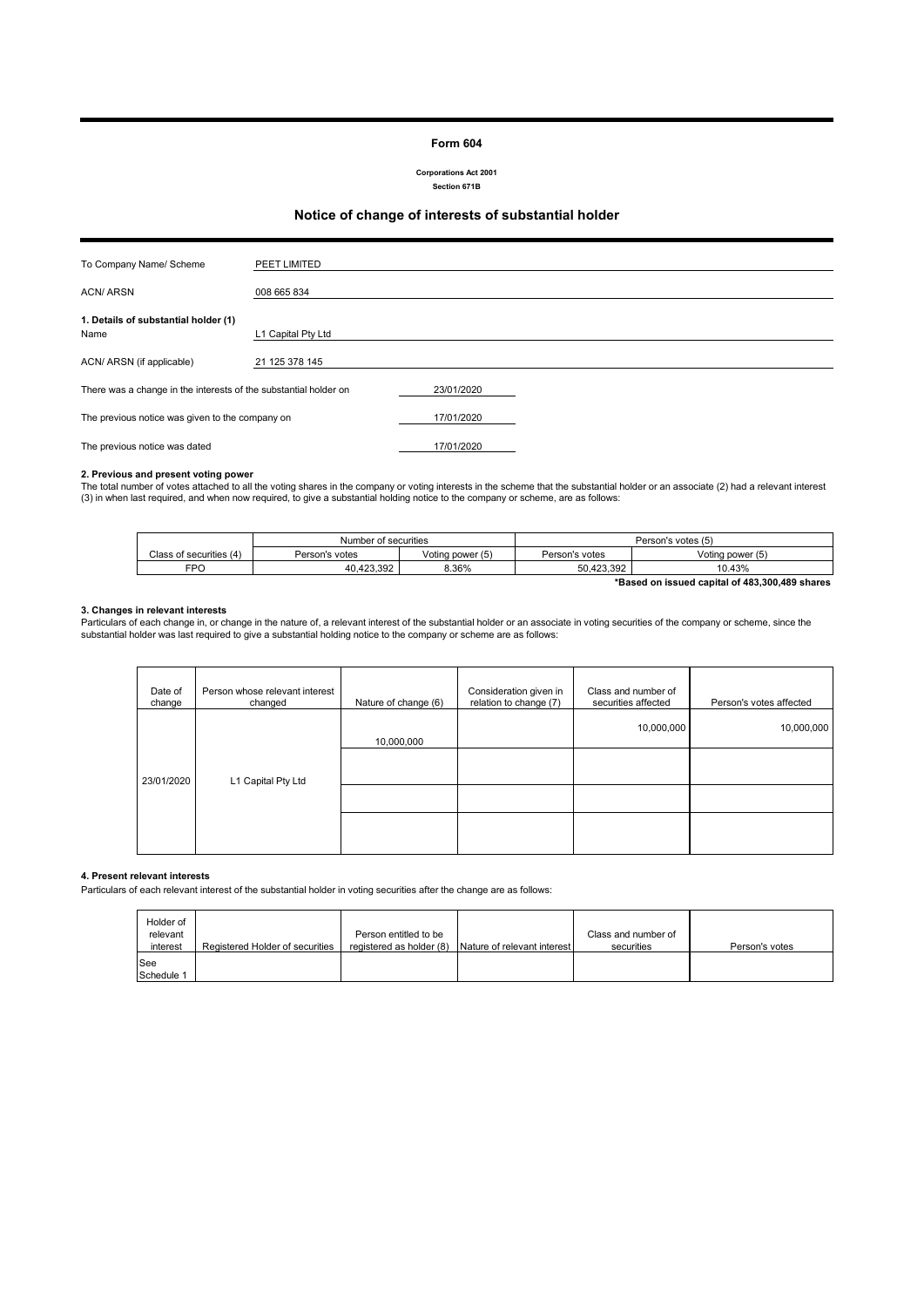#### **5. Changes in association**

The persons who have become associates (2) of, ceased to be associates of, or have changed the nature of their association (9) with, the substantial holder in relation to voting interests in the company or scheme are as follows:

| ARSN (if applicable) | association |
|----------------------|-------------|
| Name and ACN/,       | Nature of   |
| N/A                  |             |

#### **6. Addresses**

The addresses of persons named in this form are as follows:

| Name                              | Address                                                                                   |
|-----------------------------------|-------------------------------------------------------------------------------------------|
| Ltd<br>D÷<br>`onito<br>лы.<br>. . | 3000<br><br><b>VIC</b><br>28<br>40.<br>;Street.<br>امµہ<br>. Melbourne.<br>Collins<br>–≂" |

#### **Signature**

| Print name | Mark Landau | Capacity | Director   |  |
|------------|-------------|----------|------------|--|
| Sign here  |             | Date     | 23/01/2020 |  |

#### **DIRECTIONS**

- (1) lf there are a number of substantial holders with similar or related relevant interests (eg. a corporation and its related corporations, or the manager and trustee of ar<br>equity trust), the names could be included in an ann throughout the form as a specifically named group if the membership of each group, with the names and addresses of members is clearly set out in paragraph 6 of the form.
- (2) See the definition of "associate" in section 9 of the Corporations Act 2001.
- (3) See the definition of "relevant interest" in sections 608 and 671B(7) of the Corporations Act 2001.
- (4) The voting shares of a company constitute one class unless divided into separate classes.
- (5) The person's votes divided by the total votes in the body corporate or scheme multiplied by 100.
- (6) Include details of:

(a)

any relevant agreement or other circumstances because of which the change in relevant interest occurred. If subsection 671B(4) applies, a copy of any document setting out the terms of<br>any relevant agreement, and a statemen

(b) any qualification of the power of a person to exercise, control the exercise of, or influence the exercise of, the voting powers or disposal of the securities to which the relevant interest relates<br>(indicating clearly the

See the definition of "relevant agreement" in section 9 of the Corporations Act 2001.

(7) Details of the consideration must include any and all benefits, money and other, that any person from whom a relevant interest was acquired has, or may, become entitled to receive in relation to that<br>acquistion. Details mu

(8) If the substantial holder is unable to determine the identity of the person (eg. if the relevant interest arises because of an option) write "unknown".

(9) Give details, if appropriate, of the present association and any change in that association since the last substantial holding notice.